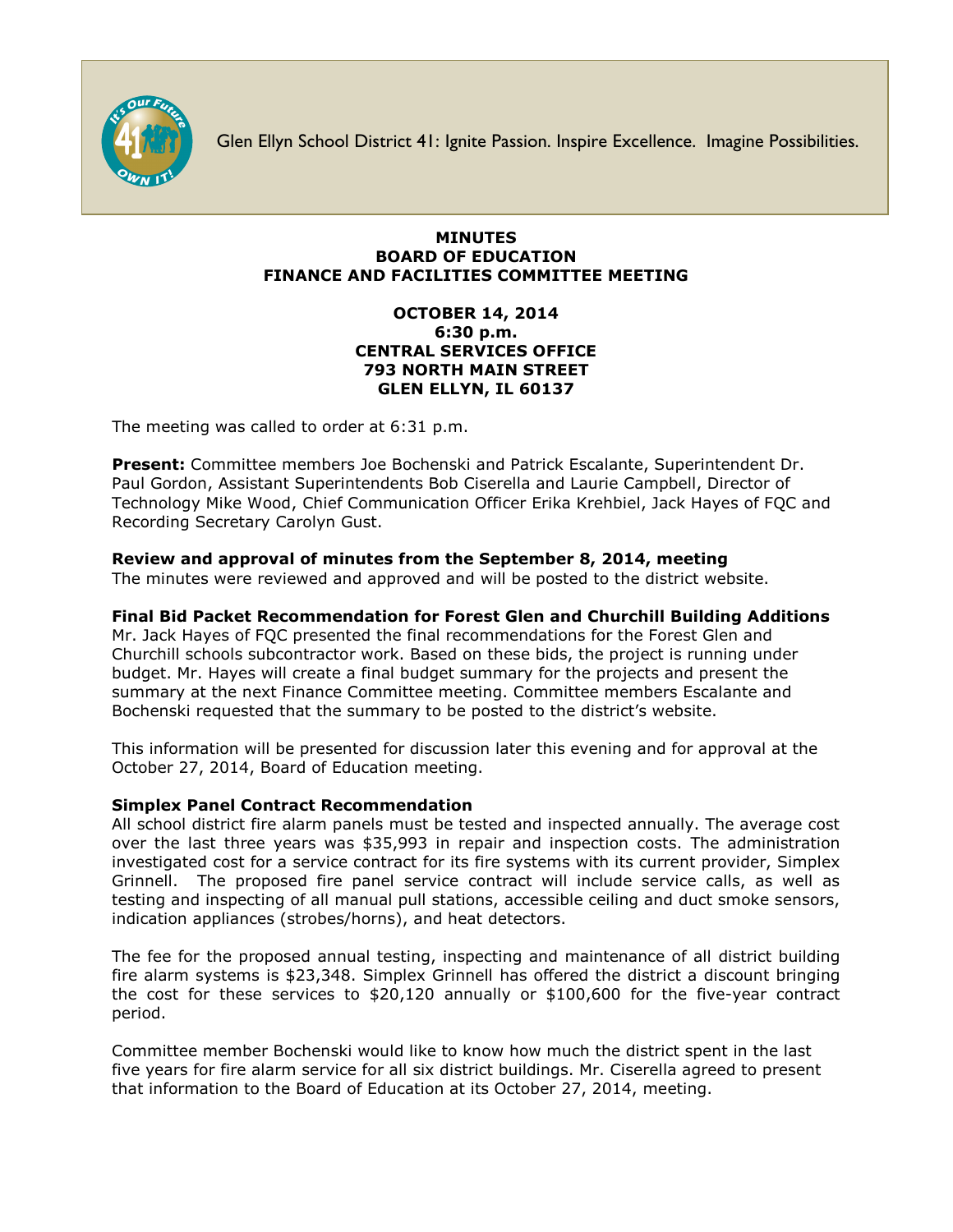This information will be presented to the Board of Education for discussion at the October 27, 2014, meeting and approval at the November 10, 2014, meeting.

#### **Supplemental Pay Recommendation**

Assistant Superintendent Laurie Campbell presented the supplemental pay committee recommendations for fall 2014. This committee consists of representation from administration, teachers, GEEA leadership, and the Board of Education. The committee is responsible for reviewing existing supplemental pay positions and new proposals. The committee also examines and removes from the supplemental pay structure any activities, clubs, or sports that have not been active for two school years.

The Supplemental Pay Committee met on May 5, 2014, to review proposals and recommends adding the English Language Learner (ELL) Club at Hadley. This club is designed to provide study skill strategies, social/emotional support, and homework assistance. The club meets four days per week from 3:30 to 4:35 p.m. There is consistent attendance of 25-30 students per day. This is the second year that the club has been in existence and it continues to attract students. Due to the success of the pilot and to the known needs at Hadley to support this group of learners, the committee recommends adding the ELL Club as a Group II (100+hours) activity for the 2014-2015 school year.

In September of this year, the committee met and discussed several programs at Hadley which experienced changes through the implementation of the schedule change this year, as well as Hadley's participation in a different athletic conference. As a result, different stipends are warranted to align with the program and conference changes. The following stipends are recommended for elimination at Hadley: Cadet Band; Concert Band  $(7<sup>th</sup>$  grade two positions); Symphonic Band  $(8<sup>th</sup>$  grade); and Cheerleading (2 positions). The Cheerleading positions will be replaced and the Symphonic Band position will be replaced with two, one-year temporary stipends. Orchestra will also be a temporary one-year stipend.

Committee member Bochenski requested a copy of the stipend position list. Ms. Campbell will send the list to the Board of Education members.

This information will be presented to the Board of Education for discussion this evening and approval at its October 27, 2014, meeting.

#### **Transfer of Funds from the Education Fund to the Debt Service Fund**

During fiscal year 2008, the Board of Education adopted a resolution re-establishing the Education, Operations & Maintenance and Transportation Funds as separate funds. This resolution allowed for the transfer of funds from the Education Fund to the Operations & Maintenance and Transportation Funds.

Illinois statute requires educational agencies to account for its operating leases in its Debt Service Fund. This resolution is presented to approve the transfer of funds from the Education Fund to the Debt Service Fund to pay for operating leases for security cameras, desktop computers, Smart Boards, computer switching equipment and wireless network update equipment. The amount to be transferred from the Education Fund to the Debt Service Fund on November 10, 2014, will not exceed \$202,553.50.